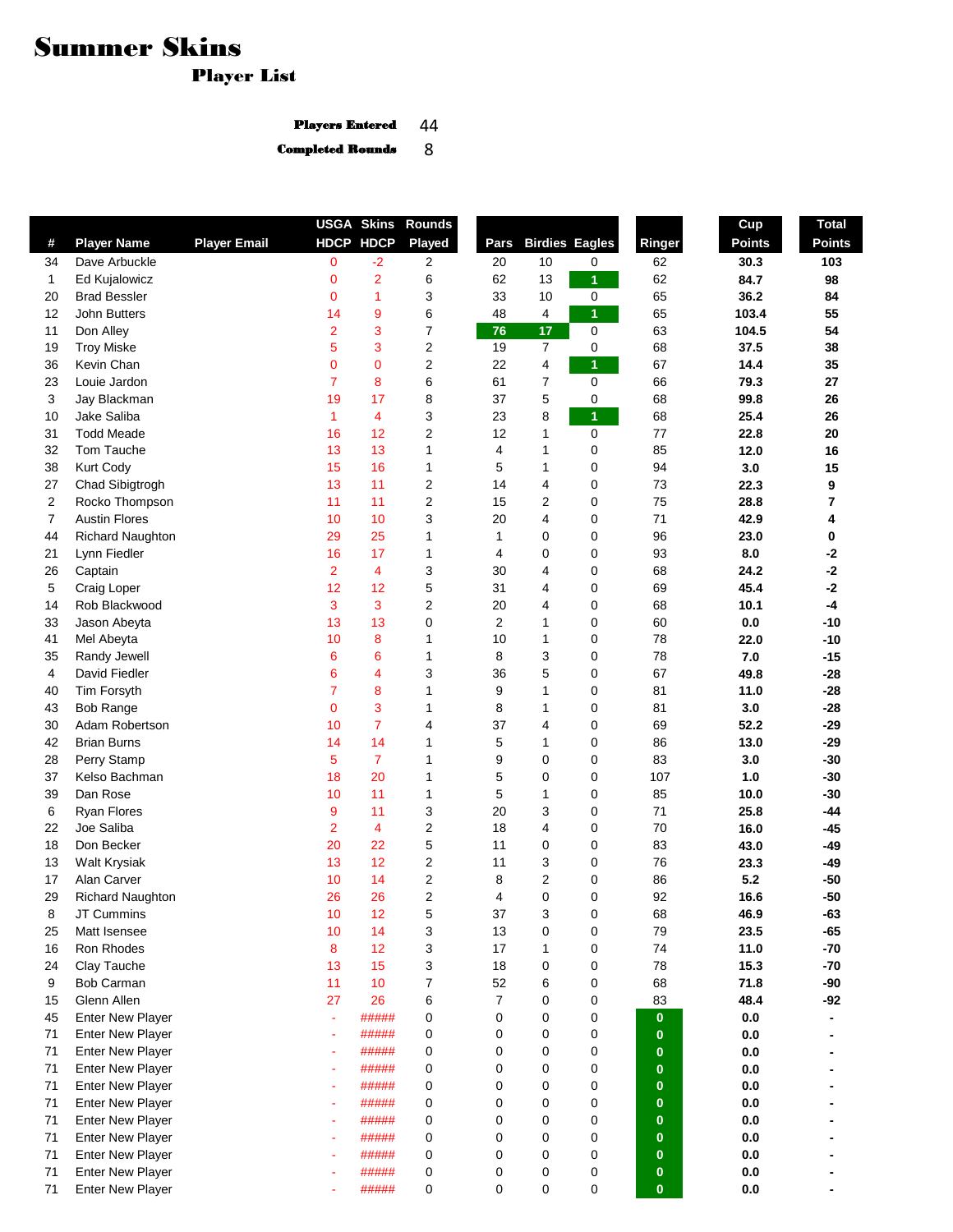| 71  | <b>Enter New Player</b> |   | ##### | 0 | 0 | 0           | 0           | 0            | 0.0 |  |
|-----|-------------------------|---|-------|---|---|-------------|-------------|--------------|-----|--|
| 71  | <b>Enter New Player</b> |   | ##### | 0 | 0 | $\mathbf 0$ | $\mathbf 0$ | $\bf{0}$     | 0.0 |  |
| 71  | <b>Enter New Player</b> |   | ##### | 0 | 0 | $\mathbf 0$ | $\mathbf 0$ | $\bf{0}$     | 0.0 |  |
|     |                         |   |       |   |   |             |             |              |     |  |
| 71  | <b>Enter New Player</b> |   | ##### | 0 | 0 | $\mathbf 0$ | $\mathbf 0$ | $\bf{0}$     | 0.0 |  |
| 71  | <b>Enter New Player</b> |   | ##### | 0 | 0 | $\mathbf 0$ | 0           | $\bf{0}$     | 0.0 |  |
| 71  | <b>Enter New Player</b> |   | ##### | 0 | 0 | $\mathbf 0$ | 0           | $\bf{0}$     | 0.0 |  |
| 71  | <b>Enter New Player</b> |   | ##### | 0 | 0 | $\mathbf 0$ | $\mathbf 0$ | $\bf{0}$     | 0.0 |  |
| 71  | <b>Enter New Player</b> |   | ##### | 0 | 0 | $\mathbf 0$ | $\mathbf 0$ | $\bf{0}$     | 0.0 |  |
|     |                         |   |       |   |   |             |             |              |     |  |
| 71  | <b>Enter New Player</b> |   | ##### | 0 | 0 | $\mathbf 0$ | $\mathbf 0$ | $\mathbf{0}$ | 0.0 |  |
| 71  | <b>Enter New Player</b> |   | ##### | 0 | 0 | $\mathbf 0$ | $\mathbf 0$ | $\bf{0}$     | 0.0 |  |
| 71  | <b>Enter New Player</b> |   | ##### | 0 | 0 | $\mathbf 0$ | 0           | $\bf{0}$     | 0.0 |  |
| 71  | <b>Enter New Player</b> |   | ##### | 0 | 0 | $\mathbf 0$ | $\mathbf 0$ | $\bf{0}$     | 0.0 |  |
| 71  | <b>Enter New Player</b> |   | ##### | 0 | 0 | $\mathbf 0$ | $\mathbf 0$ | $\bf{0}$     | 0.0 |  |
|     |                         |   |       |   | 0 | $\mathbf 0$ | $\mathbf 0$ |              |     |  |
| 71  | <b>Enter New Player</b> |   | ##### | 0 |   |             |             | $\bf{0}$     | 0.0 |  |
| 71  | <b>Enter New Player</b> |   | ##### | 0 | 0 | $\mathbf 0$ | $\mathbf 0$ | $\mathbf{0}$ | 0.0 |  |
| 71  | <b>Enter New Player</b> |   | ##### | 0 | 0 | $\mathbf 0$ | $\mathbf 0$ | $\bf{0}$     | 0.0 |  |
| 72  | <b>Enter New Player</b> |   | ##### | 0 | 0 | $\mathbf 0$ | 0           | $\bf{0}$     | 0.0 |  |
| 73  | <b>Enter New Player</b> |   | ##### | 0 | 0 | $\mathbf 0$ | 0           | $\bf{0}$     | 0.0 |  |
| 74  | <b>Enter New Player</b> |   | ##### | 0 | 0 | $\mathbf 0$ | 0           | $\bf{0}$     | 0.0 |  |
|     |                         |   |       |   |   |             |             |              |     |  |
| 75  | <b>Enter New Player</b> |   | ##### | 0 | 0 | $\mathbf 0$ | $\mathbf 0$ | $\bf{0}$     | 0.0 |  |
| 76  | <b>Enter New Player</b> |   | ##### | 0 | 0 | $\mathbf 0$ | $\mathbf 0$ | $\bf{0}$     | 0.0 |  |
| 77  | <b>Enter New Player</b> |   | ##### | 0 | 0 | $\mathbf 0$ | $\mathbf 0$ | $\bf{0}$     | 0.0 |  |
| 78  | <b>Enter New Player</b> |   | ##### | 0 | 0 | $\mathbf 0$ | $\mathbf 0$ | $\bf{0}$     | 0.0 |  |
| 79  | <b>Enter New Player</b> |   | ##### | 0 | 0 | $\mathbf 0$ | 0           | $\bf{0}$     | 0.0 |  |
|     |                         |   |       |   |   |             |             |              |     |  |
| 80  | <b>Enter New Player</b> |   | ##### | 0 | 0 | $\mathbf 0$ | 0           | $\bf{0}$     | 0.0 |  |
| 81  | <b>Enter New Player</b> |   | ##### | 0 | 0 | $\mathbf 0$ | $\mathbf 0$ | $\bf{0}$     | 0.0 |  |
| 82  | <b>Enter New Player</b> |   | ##### | 0 | 0 | $\mathbf 0$ | $\mathbf 0$ | $\bf{0}$     | 0.0 |  |
| 83  | <b>Enter New Player</b> |   | ##### | 0 | 0 | $\mathbf 0$ | $\mathbf 0$ | $\bf{0}$     | 0.0 |  |
| 84  | <b>Enter New Player</b> |   | ##### | 0 | 0 | $\mathbf 0$ | $\mathbf 0$ | $\bf{0}$     | 0.0 |  |
| 85  |                         |   | ##### | 0 | 0 | $\mathbf 0$ | 0           | $\bf{0}$     |     |  |
|     | <b>Enter New Player</b> |   |       |   |   |             |             |              | 0.0 |  |
| 86  | <b>Enter New Player</b> |   | ##### | 0 | 0 | $\mathbf 0$ | 0           | $\bf{0}$     | 0.0 |  |
| 87  | <b>Enter New Player</b> |   | ##### | 0 | 0 | $\mathbf 0$ | $\mathbf 0$ | $\bf{0}$     | 0.0 |  |
| 88  | <b>Enter New Player</b> |   | ##### | 0 | 0 | $\mathbf 0$ | $\mathbf 0$ | $\bf{0}$     | 0.0 |  |
| 89  | <b>Enter New Player</b> |   | ##### | 0 | 0 | $\mathbf 0$ | $\mathbf 0$ | $\bf{0}$     | 0.0 |  |
| 90  | <b>Enter New Player</b> |   | ##### | 0 | 0 | $\mathbf 0$ | $\mathbf 0$ | $\bf{0}$     | 0.0 |  |
|     |                         |   |       |   |   |             |             |              |     |  |
| 91  | <b>Enter New Player</b> |   | ##### | 0 | 0 | $\mathbf 0$ | 0           | $\bf{0}$     | 0.0 |  |
| 92  | <b>Enter New Player</b> |   | ##### | 0 | 0 | $\mathbf 0$ | 0           | $\bf{0}$     | 0.0 |  |
| 93  | <b>Enter New Player</b> |   | ##### | 0 | 0 | $\mathbf 0$ | $\mathbf 0$ | $\bf{0}$     | 0.0 |  |
| 94  | <b>Enter New Player</b> |   | ##### | 0 | 0 | $\mathbf 0$ | $\mathbf 0$ | $\bf{0}$     | 0.0 |  |
| 95  | <b>Enter New Player</b> |   | ##### | 0 | 0 | $\mathbf 0$ | $\mathbf 0$ | $\bf{0}$     | 0.0 |  |
| 96  | <b>Enter New Player</b> |   | ##### | 0 | 0 | 0           | 0           | U            | 0.0 |  |
|     | <b>Enter New Player</b> |   | ##### | 0 | 0 | 0           |             | $\bf{0}$     | 0.0 |  |
| 97  |                         |   |       |   |   |             | 0           |              |     |  |
| 98  | <b>Enter New Player</b> |   | ##### | 0 | 0 | $\mathbf 0$ | $\mathbf 0$ | $\bf{0}$     | 0.0 |  |
| 99  | <b>Enter New Player</b> |   | ##### | 0 | 0 | $\mathbf 0$ | $\mathbf 0$ | $\bf{0}$     | 0.0 |  |
| 100 | <b>Enter New Player</b> |   | ##### | 0 | 0 | 0           | 0           | $\bf{0}$     | 0.0 |  |
| 101 | <b>Enter New Player</b> |   | ##### | 0 | 0 | $\mathbf 0$ | 0           | $\bf{0}$     | 0.0 |  |
| 102 | <b>Enter New Player</b> |   | ##### | 0 | 0 | $\mathbf 0$ | 0           | $\bf{0}$     | 0.0 |  |
| 103 | <b>Enter New Player</b> |   | ##### | 0 | 0 | $\mathbf 0$ | 0           | $\bf{0}$     | 0.0 |  |
|     |                         |   |       |   |   |             |             |              |     |  |
| 104 | <b>Enter New Player</b> |   | ##### | 0 | 0 | $\mathbf 0$ | 0           | $\bf{0}$     | 0.0 |  |
| 105 | <b>Enter New Player</b> |   | ##### | 0 | 0 | $\mathbf 0$ | 0           | $\bf{0}$     | 0.0 |  |
| 106 | <b>Enter New Player</b> |   | ##### | 0 | 0 | $\mathbf 0$ | $\mathbf 0$ | $\bf{0}$     | 0.0 |  |
| 107 | <b>Enter New Player</b> | ٠ | ##### | 0 | 0 | $\mathbf 0$ | $\mathbf 0$ | $\bf{0}$     | 0.0 |  |
| 108 | <b>Enter New Player</b> | ۰ | ##### | 0 | 0 | $\mathbf 0$ | 0           | $\bf{0}$     | 0.0 |  |
| 109 | <b>Enter New Player</b> |   | ##### | 0 | 0 | $\mathbf 0$ | 0           | $\bf{0}$     | 0.0 |  |
|     |                         |   |       |   | 0 | $\mathbf 0$ |             |              |     |  |
| 110 | <b>Enter New Player</b> | ٠ | ##### | 0 |   |             | 0           | $\bf{0}$     | 0.0 |  |
| 111 | <b>Enter New Player</b> | ٠ | ##### | 0 | 0 | $\mathbf 0$ | 0           | $\bf{0}$     | 0.0 |  |
| 112 | <b>Enter New Player</b> |   | ##### | 0 | 0 | $\mathbf 0$ | 0           | $\bf{0}$     | 0.0 |  |
| 113 | <b>Enter New Player</b> |   | ##### | 0 | 0 | $\mathbf 0$ | 0           | $\bf{0}$     | 0.0 |  |
| 114 | <b>Enter New Player</b> |   | ##### | 0 | 0 | 0           | 0           | $\bf{0}$     | 0.0 |  |
| 115 | <b>Enter New Player</b> |   | ##### | 0 | 0 | $\mathbf 0$ | 0           | $\bf{0}$     | 0.0 |  |
| 116 | <b>Enter New Player</b> |   | ##### | 0 | 0 | $\mathbf 0$ | $\mathbf 0$ | $\bf{0}$     | 0.0 |  |
|     |                         |   |       |   |   |             |             |              |     |  |
| 117 | <b>Enter New Player</b> |   | ##### | 0 | 0 | $\mathbf 0$ | 0           | $\bf{0}$     | 0.0 |  |
| 118 | <b>Enter New Player</b> | ٠ | ##### | 0 | 0 | 0           | $\mathbf 0$ | $\bf{0}$     | 0.0 |  |
| 119 | <b>Enter New Player</b> | ٠ | ##### | 0 | 0 | $\mathbf 0$ | 0           | $\bf{0}$     | 0.0 |  |
| 120 | <b>Enter New Player</b> |   | ##### | 0 | 0 | $\mathbf 0$ | 0           | $\bf{0}$     | 0.0 |  |
| 121 | <b>Enter New Player</b> |   | ##### | 0 | 0 | $\mathbf 0$ | 0           | $\bf{0}$     | 0.0 |  |
| 122 | <b>Enter New Player</b> |   | ##### | 0 | 0 | 0           | 0           | $\bf{0}$     | 0.0 |  |
|     |                         |   |       |   |   | 0           |             |              |     |  |
| 123 | <b>Enter New Player</b> |   | ##### | 0 | 0 |             | $\mathbf 0$ | $\bf{0}$     | 0.0 |  |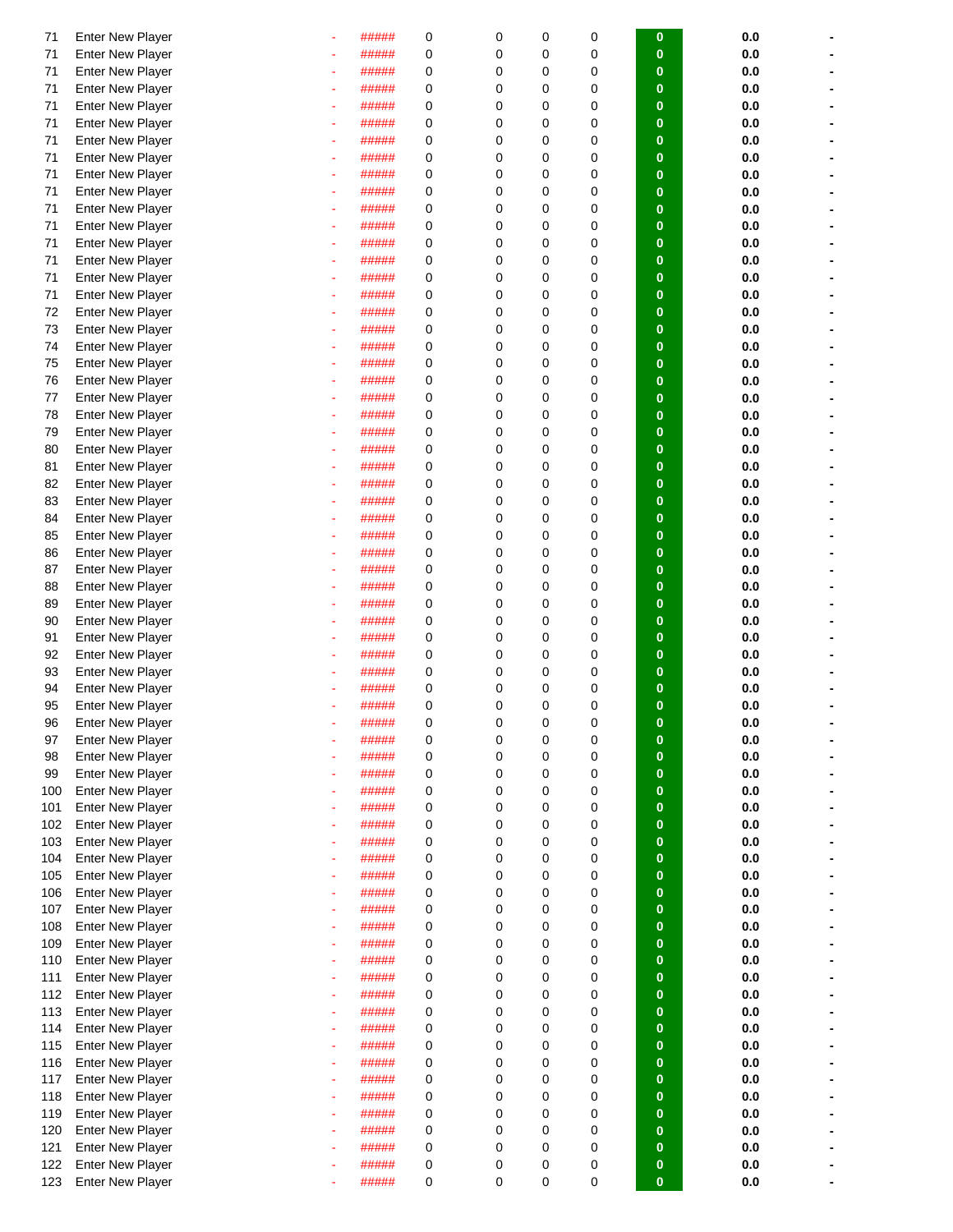| 124 | <b>Enter New Player</b> |   | ##### | 0 | 0           | 0           | 0           | 0           | 0.0     |  |
|-----|-------------------------|---|-------|---|-------------|-------------|-------------|-------------|---------|--|
| 125 | <b>Enter New Player</b> |   | ##### | 0 | 0           | 0           | 0           | $\bf{0}$    | 0.0     |  |
| 126 | <b>Enter New Player</b> |   | ##### | 0 | 0           | $\mathbf 0$ | 0           | $\bf{0}$    | 0.0     |  |
|     |                         |   |       |   |             |             |             |             |         |  |
| 127 | <b>Enter New Player</b> |   | ##### | 0 | 0           | 0           | 0           | $\bf{0}$    | 0.0     |  |
| 128 | <b>Enter New Player</b> |   | ##### | 0 | 0           | 0           | 0           | $\bf{0}$    | 0.0     |  |
| 129 | <b>Enter New Player</b> |   | ##### | 0 | 0           | 0           | 0           | $\bf{0}$    | 0.0     |  |
| 130 | <b>Enter New Player</b> |   | ##### | 0 | 0           | $\mathbf 0$ | 0           | $\bf{0}$    | 0.0     |  |
|     |                         |   |       |   |             |             |             |             |         |  |
| 131 | <b>Enter New Player</b> |   | ##### | 0 | $\Omega$    | 0           | $\mathbf 0$ | $\bf{0}$    | 0.0     |  |
| 132 | <b>Enter New Player</b> |   | ##### | 0 | 0           | 0           | 0           | $\bf{0}$    | 0.0     |  |
| 133 | <b>Enter New Player</b> |   | ##### | 0 | 0           | $\mathbf 0$ | 0           | $\bf{0}$    | 0.0     |  |
| 134 | <b>Enter New Player</b> |   | ##### | 0 | 0           | 0           | 0           | $\bf{0}$    | 0.0     |  |
| 135 | <b>Enter New Player</b> |   | ##### | 0 | 0           | 0           | 0           | $\bf{0}$    | 0.0     |  |
|     |                         |   |       |   |             |             |             |             |         |  |
| 136 | <b>Enter New Player</b> |   | ##### | 0 | 0           | $\mathbf 0$ | 0           | $\bf{0}$    | 0.0     |  |
| 137 | <b>Enter New Player</b> |   | ##### | 0 | 0           | 0           | 0           | $\bf{0}$    | 0.0     |  |
| 138 | <b>Enter New Player</b> |   | ##### | 0 | 0           | $\mathbf 0$ | $\mathbf 0$ | $\bf{0}$    | 0.0     |  |
| 139 | <b>Enter New Player</b> |   | ##### | 0 | 0           | $\mathbf 0$ | $\mathbf 0$ | $\bf{0}$    | 0.0     |  |
| 140 |                         |   | ##### | 0 | 0           | 0           | 0           | $\bf{0}$    | 0.0     |  |
|     | <b>Enter New Player</b> |   |       |   |             |             |             |             |         |  |
| 141 | <b>Enter New Player</b> |   | ##### | 0 | 0           | 0           | 0           | $\bf{0}$    | 0.0     |  |
| 142 | <b>Enter New Player</b> |   | ##### | 0 | 0           | $\mathbf 0$ | 0           | $\bf{0}$    | 0.0     |  |
| 143 | <b>Enter New Player</b> |   | ##### | 0 | 0           | $\mathbf 0$ | 0           | $\bf{0}$    | 0.0     |  |
| 144 | <b>Enter New Player</b> |   | ##### | 0 | 0           | $\mathbf 0$ | 0           | $\bf{0}$    | 0.0     |  |
|     |                         |   |       |   |             |             |             |             |         |  |
| 145 | <b>Enter New Player</b> |   | ##### | 0 | 0           | 0           | 0           | $\bf{0}$    | 0.0     |  |
| 146 | <b>Enter New Player</b> |   | ##### | 0 | 0           | 0           | 0           | $\bf{0}$    | 0.0     |  |
| 147 | <b>Enter New Player</b> |   | ##### | 0 | 0           | 0           | 0           | $\bf{0}$    | 0.0     |  |
| 148 | <b>Enter New Player</b> |   | ##### | 0 | 0           | 0           | 0           | $\bf{0}$    | 0.0     |  |
| 149 | <b>Enter New Player</b> |   | ##### | 0 | 0           | $\mathbf 0$ | 0           | $\bf{0}$    | 0.0     |  |
|     |                         |   |       |   |             |             |             |             |         |  |
| 150 | <b>Enter New Player</b> |   | ##### | 0 | $\Omega$    | 0           | $\mathbf 0$ | $\bf{0}$    | 0.0     |  |
| 151 | <b>Enter New Player</b> |   | ##### | 0 | 0           | 0           | 0           | $\bf{0}$    | 0.0     |  |
| 152 | <b>Enter New Player</b> |   | ##### | 0 | 0           | $\mathbf 0$ | 0           | $\bf{0}$    | 0.0     |  |
| 153 | <b>Enter New Player</b> |   | ##### | 0 | 0           | 0           | 0           | $\bf{0}$    | 0.0     |  |
|     |                         |   |       |   |             |             |             |             |         |  |
| 154 | <b>Enter New Player</b> |   | ##### | 0 | 0           | 0           | 0           | $\bf{0}$    | 0.0     |  |
| 155 | <b>Enter New Player</b> |   | ##### | 0 | 0           | $\mathbf 0$ | 0           | $\bf{0}$    | 0.0     |  |
| 156 | <b>Enter New Player</b> |   | ##### | 0 | 0           | 0           | 0           | $\bf{0}$    | 0.0     |  |
| 157 | <b>Enter New Player</b> |   | ##### | 0 | 0           | 0           | 0           | $\bf{0}$    | 0.0     |  |
| 158 | <b>Enter New Player</b> |   | ##### | 0 | 0           | $\mathbf 0$ | 0           | $\bf{0}$    | 0.0     |  |
|     |                         |   |       |   |             |             |             |             |         |  |
| 159 | <b>Enter New Player</b> |   | ##### | 0 | 0           | 0           | 0           | $\bf{0}$    | 0.0     |  |
| 160 | <b>Enter New Player</b> |   | ##### | 0 | 0           | 0           | 0           | $\bf{0}$    | 0.0     |  |
| 161 | <b>Enter New Player</b> |   | ##### | 0 | 0           | $\mathbf 0$ | $\mathbf 0$ | $\bf{0}$    | 0.0     |  |
| 162 | <b>Enter New Player</b> |   | ##### | 0 | 0           | 0           | 0           | $\bf{0}$    | 0.0     |  |
| 163 | <b>Enter New Player</b> |   | ##### | 0 | 0           | 0           | 0           | $\bf{0}$    | 0.0     |  |
|     |                         |   |       |   |             |             |             |             |         |  |
| 164 | <b>Enter New Player</b> |   | ##### | O | O           | 0           | O           | o           | 0.0     |  |
| 165 | <b>Enter New Player</b> |   | ##### | 0 | 0           | 0           | 0           | $\bf{0}$    | 0.0     |  |
| 166 | <b>Enter New Player</b> |   | ##### | 0 | 0           | 0           | $\mathbf 0$ | $\bf{0}$    | 0.0     |  |
| 167 | <b>Enter New Player</b> |   | ##### | 0 | 0           | $\mathbf 0$ | $\mathbf 0$ | $\bf{0}$    | 0.0     |  |
| 168 | <b>Enter New Player</b> |   | ##### | 0 | 0           | $\mathbf 0$ | 0           | $\bf{0}$    | 0.0     |  |
|     |                         |   |       |   |             |             |             |             |         |  |
| 169 | <b>Enter New Player</b> |   | ##### | 0 | 0           | $\mathbf 0$ | $\mathbf 0$ | $\bf{0}$    | 0.0     |  |
| 170 | <b>Enter New Player</b> |   | ##### | 0 | 0           | $\mathbf 0$ | $\mathbf 0$ | $\bf{0}$    | 0.0     |  |
| 171 | <b>Enter New Player</b> | ٠ | ##### | 0 | 0           | $\mathbf 0$ | $\mathbf 0$ | $\mathbf 0$ | 0.0     |  |
| 172 | <b>Enter New Player</b> |   | ##### | 0 | 0           | 0           | $\mathbf 0$ | $\bf{0}$    | 0.0     |  |
| 173 | <b>Enter New Player</b> |   | ##### | 0 | 0           | $\mathbf 0$ | $\mathbf 0$ | $\bf{0}$    | 0.0     |  |
|     |                         |   |       |   |             |             |             |             |         |  |
| 174 | <b>Enter New Player</b> |   | ##### | 0 | 0           | $\mathbf 0$ | 0           | $\bf{0}$    | 0.0     |  |
| 175 | <b>Enter New Player</b> |   | ##### | 0 | 0           | $\mathbf 0$ | $\mathbf 0$ | $\bf{0}$    | 0.0     |  |
| 176 | <b>Enter New Player</b> |   | ##### | 0 | 0           | $\mathbf 0$ | $\mathbf 0$ | $\bf{0}$    | 0.0     |  |
| 177 | <b>Enter New Player</b> |   | ##### | 0 | 0           | $\mathbf 0$ | $\mathbf 0$ | $\mathbf 0$ | 0.0     |  |
|     | <b>Enter New Player</b> |   | ##### | 0 | 0           | $\mathbf 0$ | $\mathbf 0$ |             |         |  |
| 178 |                         |   |       |   |             |             |             | $\mathbf 0$ | 0.0     |  |
| 179 | <b>Enter New Player</b> |   | ##### | 0 | 0           | 0           | $\mathbf 0$ | $\bf{0}$    | 0.0     |  |
| 180 | <b>Enter New Player</b> |   | ##### | 0 | 0           | $\mathbf 0$ | 0           | $\bf{0}$    | 0.0     |  |
| 181 | <b>Enter New Player</b> |   | ##### | 0 | 0           | $\mathbf 0$ | 0           | $\bf{0}$    | 0.0     |  |
| 182 | <b>Enter New Player</b> | ٠ | ##### | 0 | 0           | 0           | 0           | $\bf{0}$    | 0.0     |  |
|     |                         |   |       |   |             |             |             |             |         |  |
| 183 | <b>Enter New Player</b> |   | ##### | 0 | 0           | $\mathbf 0$ | $\mathbf 0$ | $\bf{0}$    | 0.0     |  |
| 184 | <b>Enter New Player</b> | ٠ | ##### | 0 | 0           | $\mathbf 0$ | $\mathbf 0$ | $\mathbf 0$ | 0.0     |  |
| 185 | <b>Enter New Player</b> |   | ##### | 0 | 0           | 0           | $\mathbf 0$ | $\bf{0}$    | 0.0     |  |
| 186 | <b>Enter New Player</b> |   | ##### | 0 | 0           | $\mathbf 0$ | $\mathbf 0$ | $\bf{0}$    | 0.0     |  |
| 187 | <b>Enter New Player</b> |   | ##### | 0 | 0           | $\mathbf 0$ | $\mathbf 0$ | $\mathbf 0$ | 0.0     |  |
|     |                         |   |       |   |             |             |             | $\bf{0}$    |         |  |
| 188 | <b>Enter New Player</b> |   | ##### | 0 | 0           | 0           | 0           |             | 0.0     |  |
| 189 | <b>Enter New Player</b> |   | ##### | 0 | 0           | $\mathbf 0$ | $\mathbf 0$ | $\bf{0}$    | 0.0     |  |
| 190 | <b>Enter New Player</b> |   | ##### | 0 | 0           | 0           | $\mathbf 0$ | $\bf{0}$    | $0.0\,$ |  |
| 191 | <b>Enter New Player</b> |   | ##### | 0 | $\mathbf 0$ | $\mathbf 0$ | $\mathbf 0$ | $\bf{0}$    | 0.0     |  |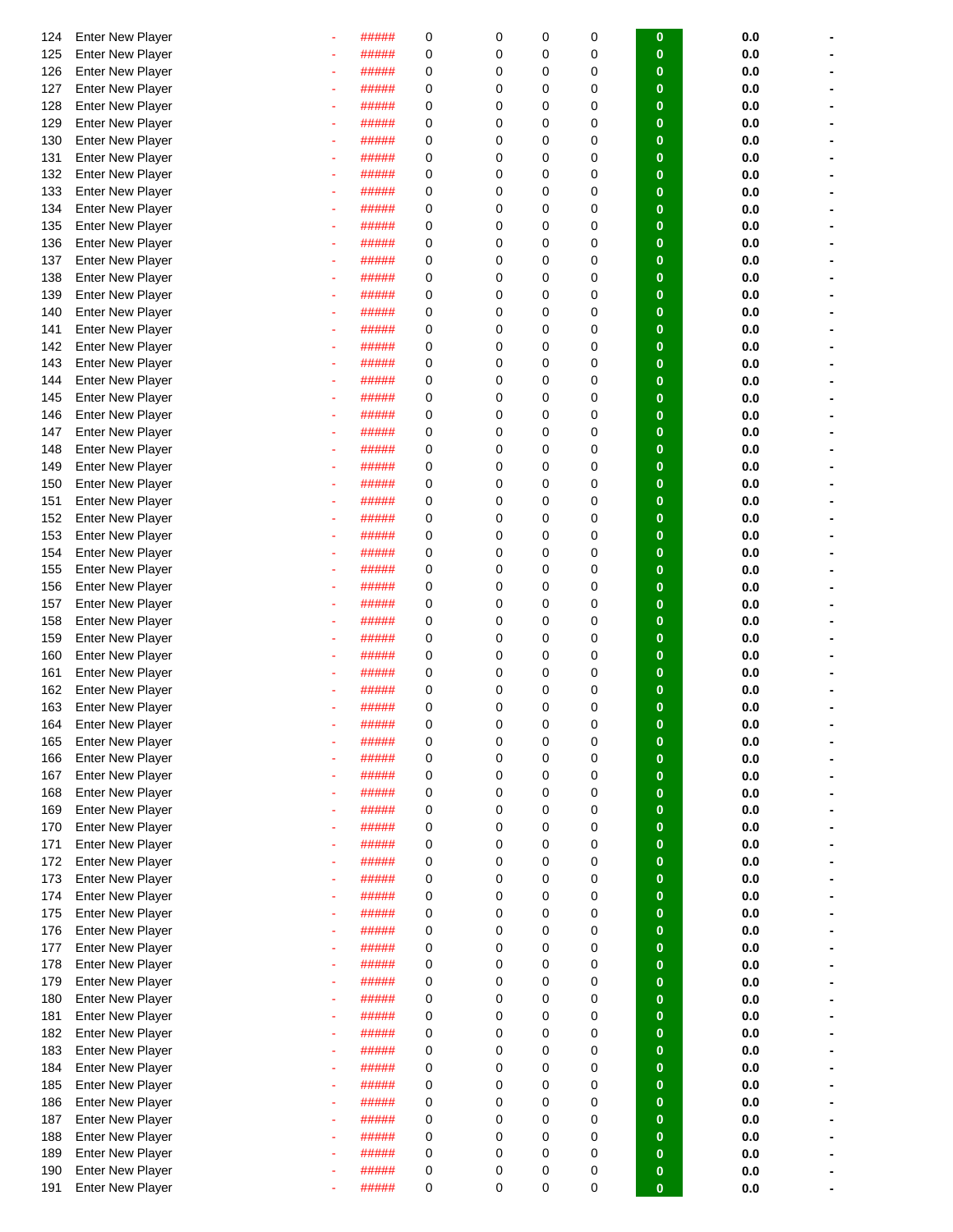| 192 | <b>Enter New Player</b> |   | ##### | 0 | 0        | 0           | 0           |             |         |  |
|-----|-------------------------|---|-------|---|----------|-------------|-------------|-------------|---------|--|
|     |                         |   |       |   |          |             |             | 0           | 0.0     |  |
| 193 | <b>Enter New Player</b> |   | ##### | 0 | 0        | 0           | 0           | $\bf{0}$    | 0.0     |  |
| 194 | <b>Enter New Player</b> |   | ##### | 0 | 0        | $\mathbf 0$ | 0           | $\bf{0}$    | 0.0     |  |
| 195 | <b>Enter New Player</b> |   | ##### | 0 | 0        | 0           | 0           | $\bf{0}$    | 0.0     |  |
| 196 | <b>Enter New Player</b> |   | ##### | 0 | 0        | 0           | 0           | $\bf{0}$    | 0.0     |  |
| 197 | <b>Enter New Player</b> |   | ##### | 0 | 0        | 0           | 0           | $\bf{0}$    | 0.0     |  |
| 198 | <b>Enter New Player</b> |   | ##### | 0 | 0        | $\mathbf 0$ | 0           | $\bf{0}$    | 0.0     |  |
| 199 | <b>Enter New Player</b> |   | ##### | 0 | 0        | $\mathbf 0$ | 0           | $\bf{0}$    | 0.0     |  |
|     |                         |   |       |   |          | 0           |             | $\bf{0}$    |         |  |
| 200 | <b>Enter New Player</b> |   | ##### | 0 | 0        |             | 0           |             | 0.0     |  |
| 201 | <b>Enter New Player</b> |   | ##### | 0 | 0        | 0           | 0           | $\bf{0}$    | 0.0     |  |
| 202 | <b>Enter New Player</b> |   | ##### | 0 | 0        | 0           | 0           | $\bf{0}$    | 0.0     |  |
| 203 | <b>Enter New Player</b> |   | ##### | 0 | 0        | 0           | 0           | $\bf{0}$    | 0.0     |  |
| 204 | <b>Enter New Player</b> |   | ##### | 0 | 0        | $\mathbf 0$ | 0           | $\bf{0}$    | 0.0     |  |
| 205 | <b>Enter New Player</b> |   | ##### | 0 | 0        | $\mathbf 0$ | $\mathbf 0$ | $\bf{0}$    | 0.0     |  |
| 206 | <b>Enter New Player</b> |   | ##### | 0 | 0        | 0           | $\mathbf 0$ | $\bf{0}$    | 0.0     |  |
| 207 | <b>Enter New Player</b> |   | ##### | 0 | 0        | $\mathbf 0$ | 0           | $\bf{0}$    | 0.0     |  |
| 208 | <b>Enter New Player</b> |   | ##### | 0 | 0        | 0           | 0           | $\bf{0}$    | 0.0     |  |
|     |                         |   |       |   |          |             |             |             |         |  |
| 209 | <b>Enter New Player</b> |   | ##### | 0 | 0        | 0           | 0           | $\bf{0}$    | 0.0     |  |
| 210 | <b>Enter New Player</b> |   | ##### | 0 | 0        | $\mathbf 0$ | 0           | $\bf{0}$    | 0.0     |  |
| 211 | <b>Enter New Player</b> |   | ##### | 0 | 0        | 0           | 0           | $\bf{0}$    | 0.0     |  |
| 212 | <b>Enter New Player</b> |   | ##### | 0 | 0        | 0           | 0           | $\bf{0}$    | 0.0     |  |
| 213 | <b>Enter New Player</b> |   | ##### | 0 | 0        | 0           | 0           | $\bf{0}$    | 0.0     |  |
| 214 | <b>Enter New Player</b> |   | ##### | 0 | 0        | 0           | 0           | $\bf{0}$    | 0.0     |  |
| 215 | <b>Enter New Player</b> |   | ##### | 0 | 0        | 0           | 0           | $\bf{0}$    | 0.0     |  |
| 216 | <b>Enter New Player</b> |   | ##### | 0 | 0        | $\mathbf 0$ | 0           | $\bf{0}$    | 0.0     |  |
|     |                         |   |       |   |          |             |             |             |         |  |
| 217 | <b>Enter New Player</b> |   | ##### | 0 | 0        | 0           | 0           | $\bf{0}$    | 0.0     |  |
| 218 | <b>Enter New Player</b> |   | ##### | 0 | 0        | $\mathbf 0$ | 0           | $\bf{0}$    | 0.0     |  |
| 219 | <b>Enter New Player</b> |   | ##### | 0 | 0        | $\mathbf 0$ | $\mathbf 0$ | $\bf{0}$    | 0.0     |  |
| 220 | <b>Enter New Player</b> |   | ##### | 0 | 0        | 0           | 0           | $\bf{0}$    | 0.0     |  |
| 221 | <b>Enter New Player</b> |   | ##### | 0 | 0        | $\mathbf 0$ | 0           | $\bf{0}$    | 0.0     |  |
| 222 | <b>Enter New Player</b> |   | ##### | 0 | 0        | 0           | 0           | $\bf{0}$    | 0.0     |  |
| 223 | <b>Enter New Player</b> |   | ##### | 0 | 0        | $\mathbf 0$ | 0           | $\bf{0}$    | 0.0     |  |
| 224 | <b>Enter New Player</b> |   | ##### | 0 | $\Omega$ | 0           | 0           | $\bf{0}$    | 0.0     |  |
|     |                         |   |       | 0 | 0        | 0           | 0           | $\bf{0}$    | 0.0     |  |
| 225 | <b>Enter New Player</b> |   | ##### |   |          |             |             |             |         |  |
| 226 | <b>Enter New Player</b> |   | ##### | 0 | 0        | 0           | 0           | $\bf{0}$    | 0.0     |  |
| 227 | <b>Enter New Player</b> |   | ##### | 0 | 0        | 0           | 0           | $\bf{0}$    | 0.0     |  |
| 228 | <b>Enter New Player</b> |   | ##### | 0 | 0        | $\mathbf 0$ | 0           | $\bf{0}$    | 0.0     |  |
| 229 | <b>Enter New Player</b> |   | ##### | 0 | 0        | $\mathbf 0$ | 0           | $\bf{0}$    | 0.0     |  |
| 230 | <b>Enter New Player</b> |   | ##### | 0 | 0        | 0           | 0           | $\bf{0}$    | 0.0     |  |
| 231 | <b>Enter New Player</b> |   | ##### | 0 | 0        | 0           | 0           | $\bf{0}$    | 0.0     |  |
| 232 | <b>Enter New Player</b> |   | ##### | 0 | 0        | 0           | 0           | O           | 0.0     |  |
| 233 | <b>Enter New Player</b> |   | ##### | 0 | 0        | 0           | $\mathbf 0$ | $\bf{0}$    | 0.0     |  |
|     |                         |   | ##### |   | 0        | 0           |             | $\bf{0}$    |         |  |
| 234 | <b>Enter New Player</b> |   |       | 0 |          |             | $\mathbf 0$ |             | 0.0     |  |
| 235 | <b>Enter New Player</b> |   | ##### | 0 | 0        | $\mathbf 0$ | $\mathbf 0$ | $\bf{0}$    | 0.0     |  |
| 236 | <b>Enter New Player</b> | ۰ | ##### | 0 | 0        | 0           | 0           | $\bf{0}$    | 0.0     |  |
| 237 | <b>Enter New Player</b> | ٠ | ##### | 0 | 0        | $\mathbf 0$ | $\mathbf 0$ | $\bf{0}$    | 0.0     |  |
| 238 | <b>Enter New Player</b> |   | ##### | 0 | 0        | $\mathbf 0$ | $\mathbf 0$ | $\bf{0}$    | 0.0     |  |
| 239 | <b>Enter New Player</b> |   | ##### | 0 | 0        | 0           | $\mathbf 0$ | $\mathbf 0$ | 0.0     |  |
| 240 | <b>Enter New Player</b> |   | ##### | 0 | 0        | 0           | 0           | $\mathbf 0$ | 0.0     |  |
| 241 | <b>Enter New Player</b> |   | ##### | 0 | 0        | $\mathbf 0$ | 0           | $\bf{0}$    | 0.0     |  |
| 242 | <b>Enter New Player</b> |   | ##### | 0 | 0        | $\mathbf 0$ | 0           | $\bf{0}$    | 0.0     |  |
| 243 | <b>Enter New Player</b> |   | ##### | 0 | 0        | 0           | $\mathbf 0$ | $\bf{0}$    | 0.0     |  |
|     |                         |   |       |   |          |             |             |             |         |  |
| 244 | <b>Enter New Player</b> |   | ##### | 0 | 0        | $\mathbf 0$ | $\mathbf 0$ | $\bf{0}$    | 0.0     |  |
| 245 | <b>Enter New Player</b> | ٠ | ##### | 0 | 0        | $\mathbf 0$ | $\mathbf 0$ | $\mathbf 0$ | 0.0     |  |
| 246 | Enter New Player        |   | ##### | 0 | 0        | 0           | 0           | $\bf{0}$    | 0.0     |  |
| 247 | <b>Enter New Player</b> |   | ##### | 0 | 0        | $\mathbf 0$ | $\mathbf 0$ | $\bf{0}$    | 0.0     |  |
| 248 | <b>Enter New Player</b> |   | ##### | 0 | 0        | $\mathbf 0$ | 0           | $\bf{0}$    | 0.0     |  |
| 249 | <b>Enter New Player</b> |   | ##### | 0 | 0        | $\mathbf 0$ | 0           | $\bf{0}$    | 0.0     |  |
| 250 | <b>Enter New Player</b> |   | ##### | 0 | 0        | $\mathbf 0$ | $\mathbf 0$ | $\bf{0}$    | 0.0     |  |
| 251 | <b>Enter New Player</b> |   | ##### | 0 | 0        | $\mathbf 0$ | $\mathbf 0$ | $\bf{0}$    | 0.0     |  |
| 252 | <b>Enter New Player</b> |   | ##### | 0 | 0        | 0           | $\mathbf 0$ | $\bf{0}$    | 0.0     |  |
|     |                         |   |       |   |          |             |             |             |         |  |
| 253 | <b>Enter New Player</b> |   | ##### | 0 | 0        | $\mathbf 0$ | $\mathbf 0$ | $\bf{0}$    | 0.0     |  |
| 254 | <b>Enter New Player</b> |   | ##### | 0 | 0        | $\mathbf 0$ | 0           | $\bf{0}$    | 0.0     |  |
| 255 | <b>Enter New Player</b> |   | ##### | 0 | 0        | $\mathbf 0$ | 0           | $\bf{0}$    | 0.0     |  |
| 256 | <b>Enter New Player</b> |   | ##### | 0 | 0        | 0           | 0           | $\bf{0}$    | 0.0     |  |
| 257 | <b>Enter New Player</b> |   | ##### | 0 | 0        | $\mathbf 0$ | $\mathbf 0$ | $\bf{0}$    | 0.0     |  |
| 258 | <b>Enter New Player</b> |   | ##### | 0 | 0        | 0           | $\mathbf 0$ | $\bf{0}$    | $0.0\,$ |  |
| 259 | <b>Enter New Player</b> |   | ##### | 0 | 0        | 0           | $\mathbf 0$ | $\bf{0}$    | 0.0     |  |